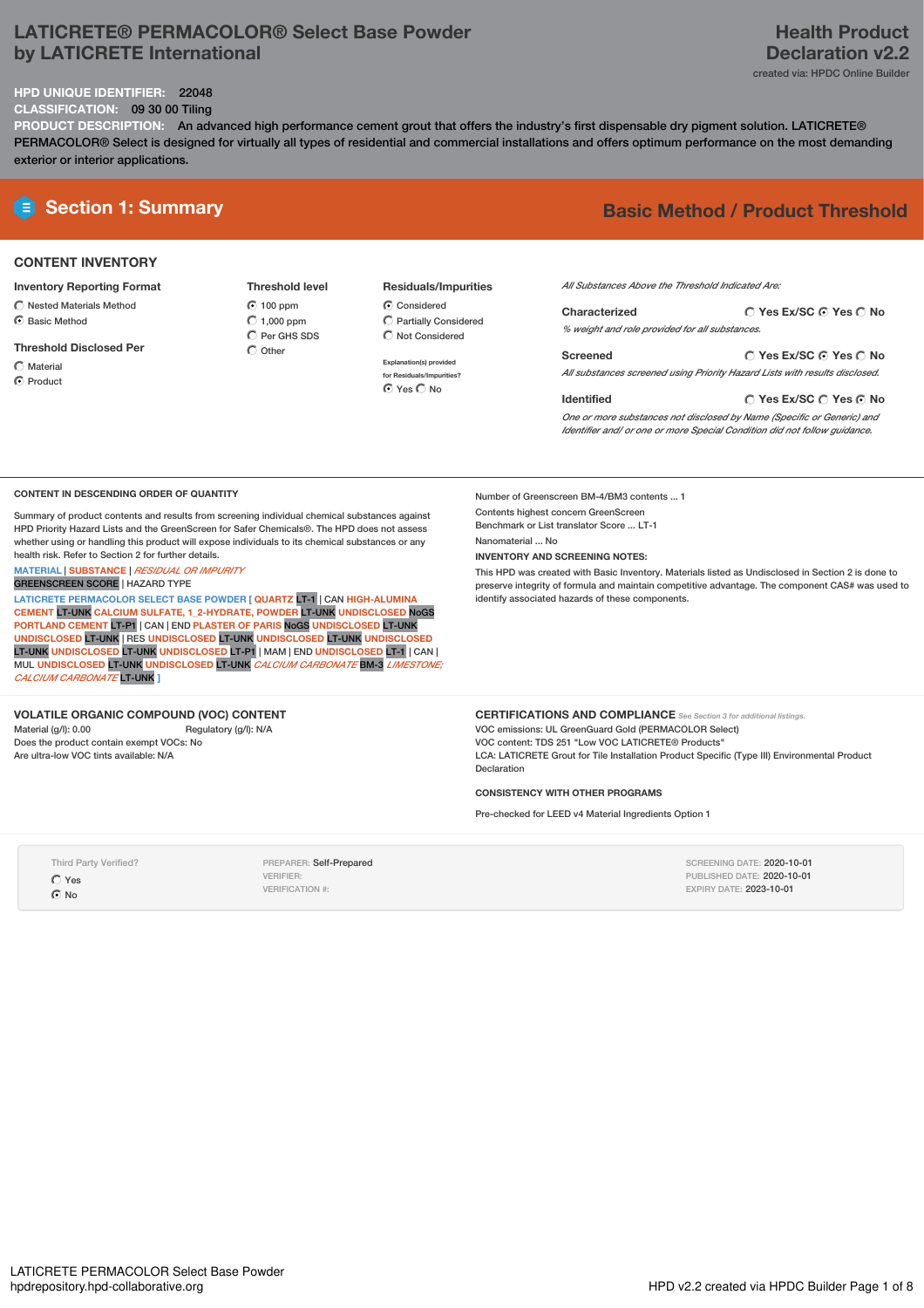This section lists contents in a product based on specific threshold(s) and reports detailed health information including hazards. This HPD uses the inventory method *indicated above, which is one of three possible methods:*

- *Basic Inventory method with Product-level threshold.*
- *Nested Material Inventory method with Product-level threshold*
- *Nested Material Inventory method with individual Material-level thresholds*

Definitions and requirements for the three inventory methods and requirements for each data field can be found in the HPD Open Standard version 2.2, available on the *HPDC website at: [www.hpd-collaborative.org/hpd-2-2-standard](https://www.hpd-collaborative.org/hpd-2-2-standard)*

#### **LATICRETE PERMACOLOR SELECT BASE POWDER**

i.

PRODUCT THRESHOLD: 100 ppm **PRODUCT THRESHOLD: 100 ppm** RESIDUALS AND IMPURITIES CONSIDERED: Yes

RESIDUALS AND IMPURITIES NOTES: Residuals and impurities are measured by quantitative methods and are only displayed when they are potentially greater than 100 ppm.

OTHER PRODUCT NOTES: See SDS at www.laticrete.com for occupational exposure information.

| <b>QUARTZ</b>                                                  |                                   |                                   |                                            | ID: 14808-60-7                                                        |
|----------------------------------------------------------------|-----------------------------------|-----------------------------------|--------------------------------------------|-----------------------------------------------------------------------|
| HAZARD SCREENING METHOD: Pharos Chemical and Materials Library |                                   | HAZARD SCREENING DATE: 2020-10-01 |                                            |                                                                       |
| %: 55,0000 - 65,0000                                           | $GS: LT-1$                        | RC: None                          | NANO: No                                   | SUBSTANCE ROLE: Filler                                                |
| <b>HAZARD TYPE</b>                                             | AGENCY AND LIST TITLES            |                                   | WARNINGS                                   |                                                                       |
| <b>CANCER</b>                                                  | US CDC - Occupational Carcinogens |                                   | Occupational Carcinogen                    |                                                                       |
| <b>CANCER</b>                                                  | CA EPA - Prop 65                  |                                   |                                            | Carcinogen - specific to chemical form or exposure route              |
| <b>CANCER</b>                                                  | US NIH - Report on Carcinogens    |                                   |                                            | Known to be Human Carcinogen (respirable size - occupational setting) |
| CANCER                                                         | <b>MAK</b>                        |                                   |                                            | Carcinogen Group 1 - Substances that cause cancer in man              |
| <b>CANCER</b>                                                  | <b>IARC</b>                       |                                   | sources                                    | Group 1 - Agent is carcinogenic to humans - inhaled from occupational |
| <b>CANCER</b>                                                  | <b>IARC</b>                       |                                   | Group 1 - Agent is Carcinogenic to humans  |                                                                       |
| <b>CANCER</b>                                                  | GHS - New Zealand                 |                                   | 6.7A - Known or presumed human carcinogens |                                                                       |
| <b>CANCER</b>                                                  | GHS - Japan                       |                                   | Carcinogenicity - Category 1A [H350]       |                                                                       |
| <b>CANCER</b>                                                  | GHS - Australia                   |                                   | H350i - May cause cancer by inhalation     |                                                                       |

SUBSTANCE NOTES: The amount of this component may vary based on plant of manufacture.

|                                             | HAZARD SCREENING METHOD: Pharos Chemical and Materials Library                        |          | HAZARD SCREENING DATE: 2020-10-01 |                                                |  |
|---------------------------------------------|---------------------------------------------------------------------------------------|----------|-----------------------------------|------------------------------------------------|--|
| %: $22,0000 - 25,0000$                      | GS: LT-UNK                                                                            | RC: None | NANO: No                          | SUBSTANCE ROLE: Binder                         |  |
| <b>HAZARD TYPE</b>                          | AGENCY AND LIST TITLES                                                                |          | WARNINGS                          |                                                |  |
| None found                                  |                                                                                       |          |                                   | No warnings found on HPD Priority Hazard Lists |  |
|                                             | SUBSTANCE NOTES: The amount of this component may vary based on plant of manufacture. |          |                                   |                                                |  |
|                                             |                                                                                       |          |                                   | ID: 7778-18-9                                  |  |
| <b>CALCIUM SULFATE, 1_2-HYDRATE, POWDER</b> | HAZARD SCREENING METHOD: Pharos Chemical and Materials Library                        |          | HAZARD SCREENING DATE: 2020-10-01 |                                                |  |
| %: $5,0000 - 7,0000$                        | GS: LT-UNK                                                                            | RC: None | NANO: No                          | SUBSTANCE ROLE: Binder                         |  |
| <b>HAZARD TYPE</b>                          | AGENCY AND LIST TITLES                                                                |          | WARNINGS                          |                                                |  |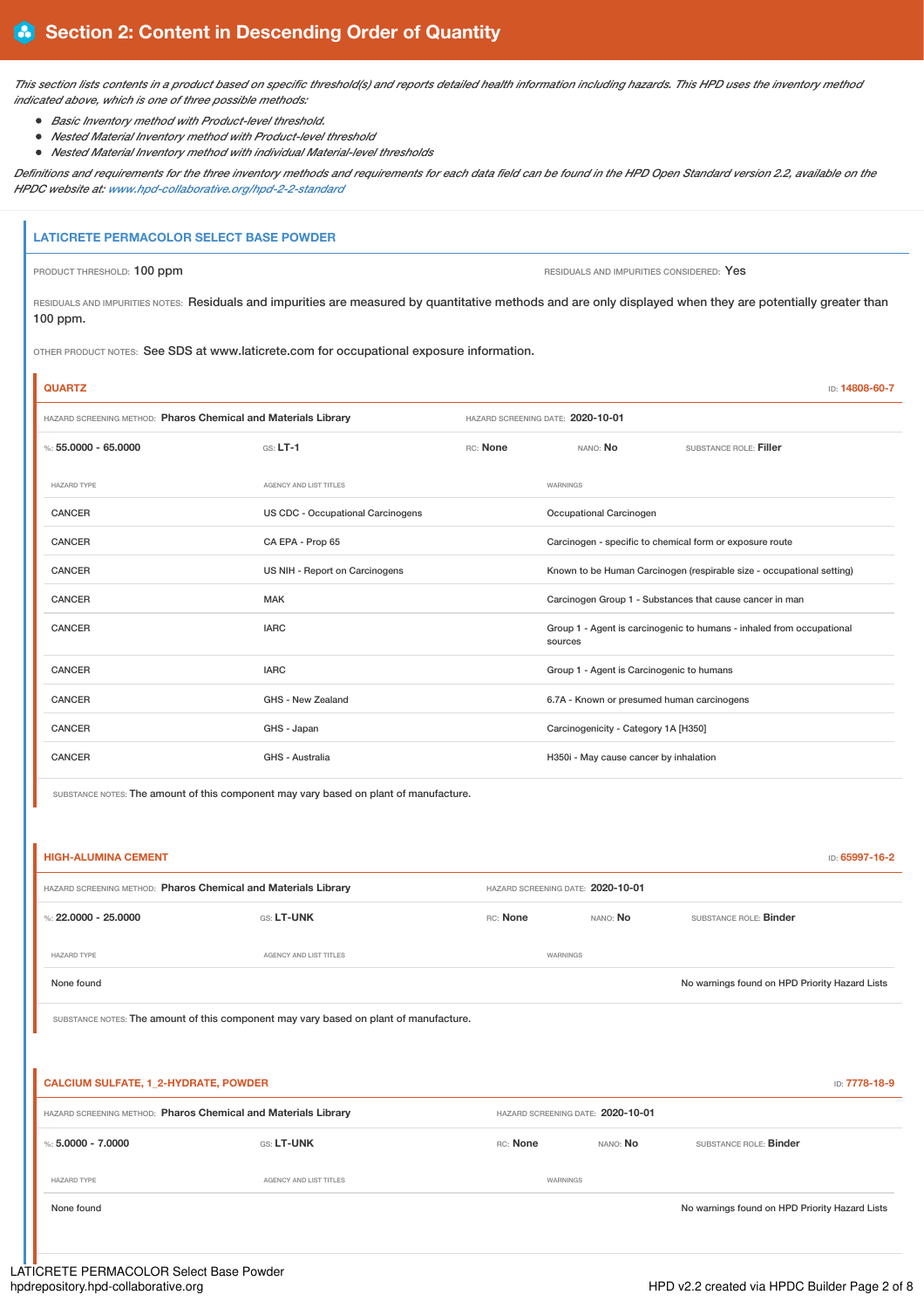SUBSTANCE NOTES: The amount of this component may vary based on plant of manufacture.

# **UNDISCLOSED** HAZARD SCREENING METHOD: **Pharos Chemical and Materials Library** HAZARD SCREENING DATE: **2020-10-01** %: **2.0000 - 5.0000** GS: **NoGS** RC: **None** NANO: **No** SUBSTANCE ROLE: **Filler** HAZARD TYPE AGENCY AND LIST TITLES WARNINGS None found on HPD Priority Hazard Lists

SUBSTANCE NOTES: The amount of this component may vary based on plant of manufacture. This product is shown as undisclosed to preserve integrity of formula and maintain competitive advantage. The component CAS # was used to identify associated hazards.

# **PORTLAND CEMENT** ID: **65997-15-1** HAZARD SCREENING METHOD: **Pharos Chemical and Materials Library** HAZARD SCREENING DATE: **2020-10-01** %: **1.0000 - 4.0000 GS: LT-P1** GS: LT-P1 RC: None NANO: No SUBSTANCE ROLE: Binder HAZARD TYPE AGENCY AND LIST TITLES WARNINGS CANCER **CANCER** CANCER MAK MAK Carcinogen Group 3B - Evidence of carcinogenic effects but not sufficient for classification ENDOCRINE TEDX - Potential Endocrine Disruptors Potential Endocrine Disruptor

SUBSTANCE NOTES: The amount of this component may vary based on plant of manufacture.

| <b>PLASTER OF PARIS</b>                                        |                        |                                   |                 |                                                | ID: 26499-65-0 |
|----------------------------------------------------------------|------------------------|-----------------------------------|-----------------|------------------------------------------------|----------------|
| HAZARD SCREENING METHOD: Pharos Chemical and Materials Library |                        | HAZARD SCREENING DATE: 2020-10-01 |                 |                                                |                |
| %: 1.0000 - 2.0000                                             | GS: NoGS               | RC: None                          | nano: <b>No</b> | SUBSTANCE ROLE: <b>Binder</b>                  |                |
| <b>HAZARD TYPE</b>                                             | AGENCY AND LIST TITLES | WARNINGS                          |                 |                                                |                |
| None found                                                     |                        |                                   |                 | No warnings found on HPD Priority Hazard Lists |                |

SUBSTANCE NOTES: The amount of this component may vary based on plant of manufacture.

#### **UNDISCLOSED**

| HAZARD SCREENING METHOD: Pharos Chemical and Materials Library |                               |  | HAZARD SCREENING DATE: 2020-10-01 |                                                |  |
|----------------------------------------------------------------|-------------------------------|--|-----------------------------------|------------------------------------------------|--|
| %: 1.0000 - 3.0000                                             | <b>GS: LT-UNK</b><br>RC: None |  | nano: <b>No</b>                   | SUBSTANCE ROLE: Polymer species                |  |
| <b>HAZARD TYPE</b>                                             | AGENCY AND LIST TITLES        |  | WARNINGS                          |                                                |  |
| None found                                                     |                               |  |                                   | No warnings found on HPD Priority Hazard Lists |  |

SUBSTANCE NOTES: The amount of this component may vary based on plant of manufacture. This product is shown as undisclosed to preserve integrity of formula and maintain competitive advantage. The component CAS # was used to identify associated hazards.

#### **UNDISCLOSED**

| HAZARD SCREENING METHOD: Pharos Chemical and Materials Library |                        |          | HAZARD SCREENING DATE: 2020-10-01   |                                    |
|----------------------------------------------------------------|------------------------|----------|-------------------------------------|------------------------------------|
| %: $0.5000 - 1.0000$                                           | <b>GS: LT-UNK</b>      | RC: None | NANO: <b>No</b>                     | SUBSTANCE ROLE: Viscosity modifier |
| <b>HAZARD TYPE</b>                                             | AGENCY AND LIST TITLES |          | WARNINGS                            |                                    |
| <b>RESPIRATORY</b>                                             | AOEC - Asthmagens      |          | Asthmagen (Rs) - sensitizer-induced |                                    |
|                                                                |                        |          |                                     |                                    |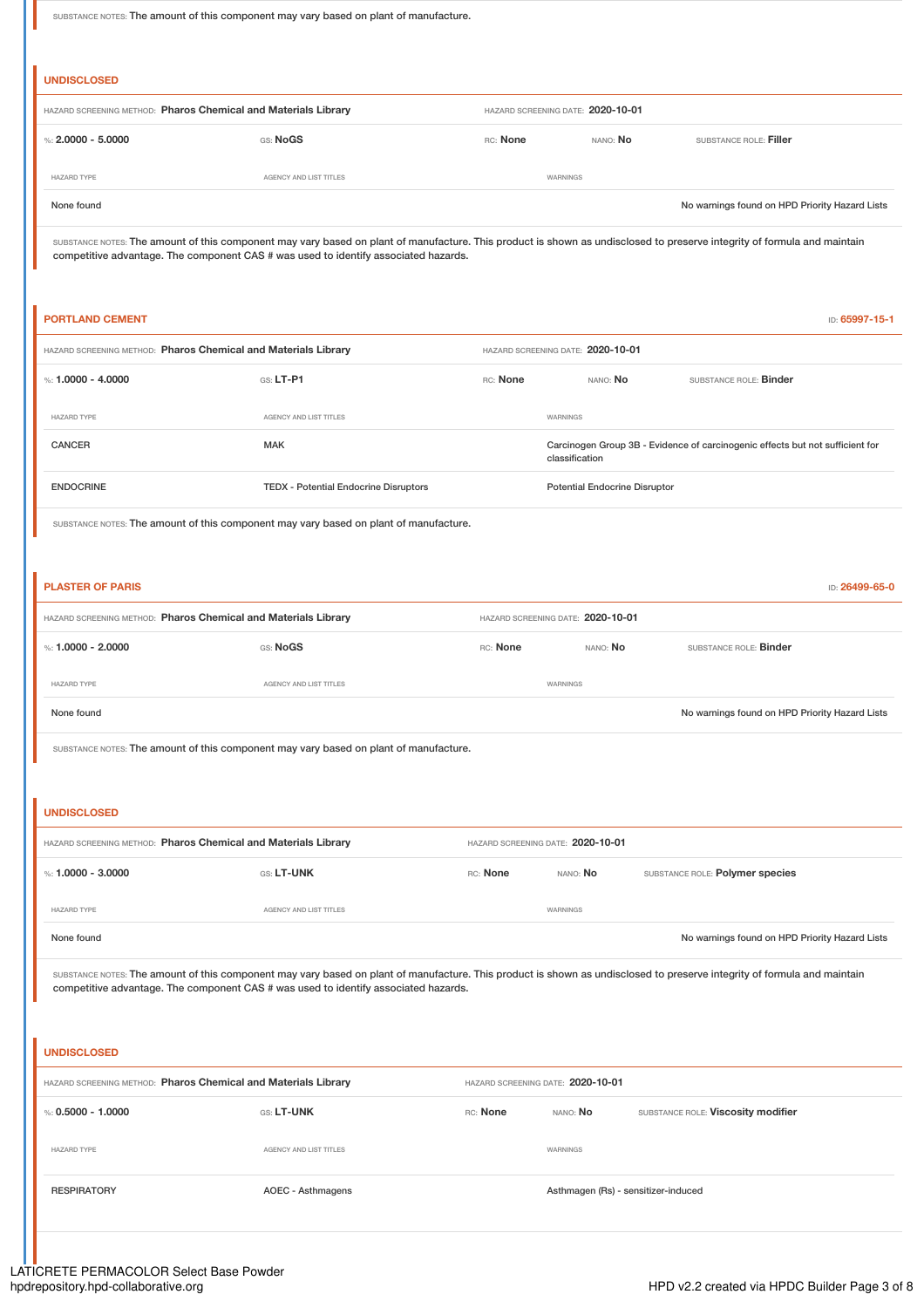SUBSTANCE NOTES: The amount of this component may vary based on plant of manufacture. This product is shown as undisclosed to preserve integrity of formula and maintain competitive advantage. The component CAS # was used to identify associated hazards.

|                      | HAZARD SCREENING METHOD: Pharos Chemical and Materials Library                      |          | HAZARD SCREENING DATE: 2020-10-01 |                                                                                                                                                                          |
|----------------------|-------------------------------------------------------------------------------------|----------|-----------------------------------|--------------------------------------------------------------------------------------------------------------------------------------------------------------------------|
| %: $0.5000 - 1.0000$ | GS: LT-UNK                                                                          | RC: None | NANO: No                          | SUBSTANCE ROLE: Processing regulator                                                                                                                                     |
| <b>HAZARD TYPE</b>   | AGENCY AND LIST TITLES                                                              |          | WARNINGS                          |                                                                                                                                                                          |
| None found           |                                                                                     |          |                                   | No warnings found on HPD Priority Hazard Lists                                                                                                                           |
|                      | competitive advantage. The component CAS # was used to identify associated hazards. |          |                                   | SUBSTANCE NOTES: The amount of this component may vary based on plant of manufacture. This product is shown as undisclosed to preserve integrity of formula and maintain |
| <b>UNDISCLOSED</b>   | HAZARD SCREENING METHOD: Pharos Chemical and Materials Library                      |          | HAZARD SCREENING DATE: 2020-10-01 |                                                                                                                                                                          |
| %: $0.2500 - 0.7500$ | GS: LT-UNK                                                                          | RC: None | NANO: No                          | SUBSTANCE ROLE: Processing regulator                                                                                                                                     |
| <b>HAZARD TYPE</b>   | AGENCY AND LIST TITLES                                                              |          | WARNINGS                          |                                                                                                                                                                          |

#### **UNDISCLOSED**

|                    | HAZARD SCREENING METHOD: Pharos Chemical and Materials Library |          | HAZARD SCREENING DATE: 2020-10-01 |                                                |
|--------------------|----------------------------------------------------------------|----------|-----------------------------------|------------------------------------------------|
| %: 0.1000 - 0.2000 | <b>GS: LT-UNK</b>                                              | RC: None | NANO: <b>No</b>                   | SUBSTANCE ROLE: Plasticizer                    |
| <b>HAZARD TYPE</b> | AGENCY AND LIST TITLES                                         | WARNINGS |                                   |                                                |
| None found         |                                                                |          |                                   | No warnings found on HPD Priority Hazard Lists |

SUBSTANCE NOTES: The amount of this component may vary based on plant of manufacture. This product is shown as undisclosed to preserve integrity of formula and maintain competitive advantage. The component CAS # was used to identify associated hazards.

#### **UNDISCLOSED**

| HAZARD SCREENING METHOD: Pharos Chemical and Materials Library |                        | HAZARD SCREENING DATE: 2020-10-01 |                 |                                                |
|----------------------------------------------------------------|------------------------|-----------------------------------|-----------------|------------------------------------------------|
| %: $0.0500 - 1.5000$                                           | <b>GS: LT-UNK</b>      | RC: None                          | nano: <b>No</b> | SUBSTANCE ROLE: Defoamer                       |
| <b>HAZARD TYPE</b>                                             | AGENCY AND LIST TITLES | WARNINGS                          |                 |                                                |
| None found                                                     |                        |                                   |                 | No warnings found on HPD Priority Hazard Lists |

SUBSTANCE NOTES: The amount of this component may vary based on plant of manufacture. This product is shown as undisclosed to preserve integrity of formula and maintain competitive advantage. The component CAS # was used to identify associated hazards.

#### **UNDISCLOSED**

| HAZARD SCREENING METHOD: Pharos Chemical and Materials Library |             | HAZARD SCREENING DATE: 2020-10-01 |                      |                                 |
|----------------------------------------------------------------|-------------|-----------------------------------|----------------------|---------------------------------|
| $%0.0500 - 0.1000$                                             | $GS: LT-PI$ | RC: None                          | NANO <sup>.</sup> No | SUBSTANCE ROLE: <b>Defoamer</b> |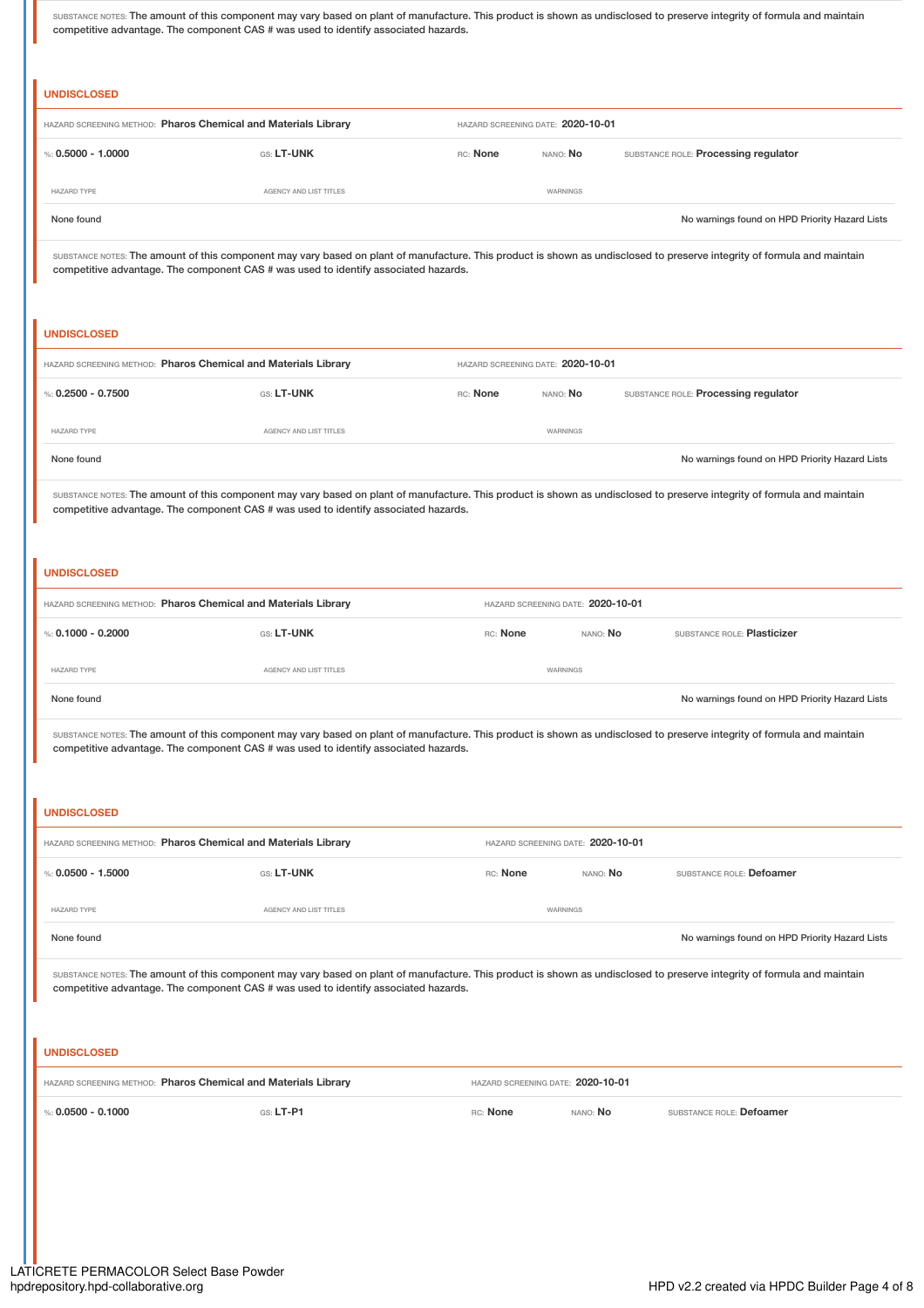| <b>HAZARD TYPE</b>    | AGENCY AND LIST TITLES                       | WARNINGS                                                              |
|-----------------------|----------------------------------------------|-----------------------------------------------------------------------|
| <b>MAMMALIAN</b>      | EU - GHS (H-Statements)                      | H304 - May be fatal if swallowed and enters airways                   |
| <b>ORGAN TOXICANT</b> | EU - GHS (H-Statements)                      | H372 - Causes damage to organs through prolonged or repeated exposure |
| <b>ENDOCRINE</b>      | <b>TEDX - Potential Endocrine Disruptors</b> | <b>Potential Endocrine Disruptor</b>                                  |

SUBSTANCE NOTES: The amount of this component may vary based on plant of manufacture. This product is shown as undisclosed to preserve integrity of formula and maintain competitive advantage. The component CAS # was used to identify associated hazards.

#### **UNDISCLOSED**

|                    | HAZARD SCREENING METHOD: Pharos Chemical and Materials Library |          | HAZARD SCREENING DATE: 2020-10-01                                                                 |                                                      |  |
|--------------------|----------------------------------------------------------------|----------|---------------------------------------------------------------------------------------------------|------------------------------------------------------|--|
| %: 0.0500 - 0.1000 | $GS: LT-1$                                                     | RC: None | NANO: No                                                                                          | SUBSTANCE ROLE: Defoamer                             |  |
| <b>HAZARD TYPE</b> | AGENCY AND LIST TITLES                                         |          | WARNINGS                                                                                          |                                                      |  |
| <b>CANCER</b>      | EU - GHS (H-Statements)                                        |          | H350 - May cause cancer                                                                           |                                                      |  |
| <b>CANCER</b>      | EU - REACH Annex XVII CMRs                                     |          | Carcinogen Category 2 - Substances which should be regarded as if they are<br>Carcinogenic to man |                                                      |  |
| <b>MULTIPLE</b>    | ChemSec - SIN List                                             |          |                                                                                                   | CMR - Carcinogen, Mutagen &/or Reproductive Toxicant |  |
| <b>CANCER</b>      | EU - Annex VI CMRs                                             |          | Carcinogen Category 1B - Presumed Carcinogen based on animal evidence                             |                                                      |  |
| <b>CANCER</b>      | GHS - Australia                                                |          | H350 - May cause cancer                                                                           |                                                      |  |

SUBSTANCE NOTES: The amount of this component may vary based on plant of manufacture. This product is shown as undisclosed to preserve integrity of formula and maintain competitive advantage. The component CAS # was used to identify associated hazards.

#### **UNDISCLOSED**

| HAZARD SCREENING METHOD: Pharos Chemical and Materials Library |                        | HAZARD SCREENING DATE: 2020-10-01 |                 |                                                |
|----------------------------------------------------------------|------------------------|-----------------------------------|-----------------|------------------------------------------------|
| %: 0.0500 - 0.1000                                             | GS: LT-UNK             | RC: None                          | nano: <b>No</b> | SUBSTANCE ROLE: Viscosity modifier             |
| <b>HAZARD TYPE</b>                                             | AGENCY AND LIST TITLES |                                   | WARNINGS        |                                                |
| None found                                                     |                        |                                   |                 | No warnings found on HPD Priority Hazard Lists |

SUBSTANCE NOTES: The amount of this component may vary based on plant of manufacture. This product is shown as undisclosed to preserve integrity of formula and maintain competitive advantage. The component CAS # was used to identify associated hazards.

#### **UNDISCLOSED**

| HAZARD SCREENING METHOD: Pharos Chemical and Materials Library |                        | HAZARD SCREENING DATE: 2020-10-01 |                 |                                                |
|----------------------------------------------------------------|------------------------|-----------------------------------|-----------------|------------------------------------------------|
| %: 0.0000 - 0.3000                                             | GS: LT-UNK             | RC: None                          | NANO: <b>No</b> | SUBSTANCE ROLE: Processing regulator           |
| <b>HAZARD TYPE</b>                                             | AGENCY AND LIST TITLES |                                   | WARNINGS        |                                                |
| None found                                                     |                        |                                   |                 | No warnings found on HPD Priority Hazard Lists |

SUBSTANCE NOTES: The amount of this component may vary based on the plant of manufacture. This product is shown as undisclosed to preserve integrity of formula and maintain competitive advantage. The component CAS# was used to identify associated hazards.

| <b>CALCIUM CARBONATE</b><br>ID: 471-34-1                       |                        |          |                                   |                                                |
|----------------------------------------------------------------|------------------------|----------|-----------------------------------|------------------------------------------------|
| HAZARD SCREENING METHOD: Pharos Chemical and Materials Library |                        |          | HAZARD SCREENING DATE: 2020-10-01 |                                                |
| %: Impurity/Residual                                           | GS: BM-3               | RC: None | NANO: No                          | SUBSTANCE ROLE: Impurity/Residual              |
| <b>HAZARD TYPE</b>                                             | AGENCY AND LIST TITLES |          | WARNINGS                          |                                                |
| None found                                                     |                        |          |                                   | No warnings found on HPD Priority Hazard Lists |
|                                                                |                        |          |                                   |                                                |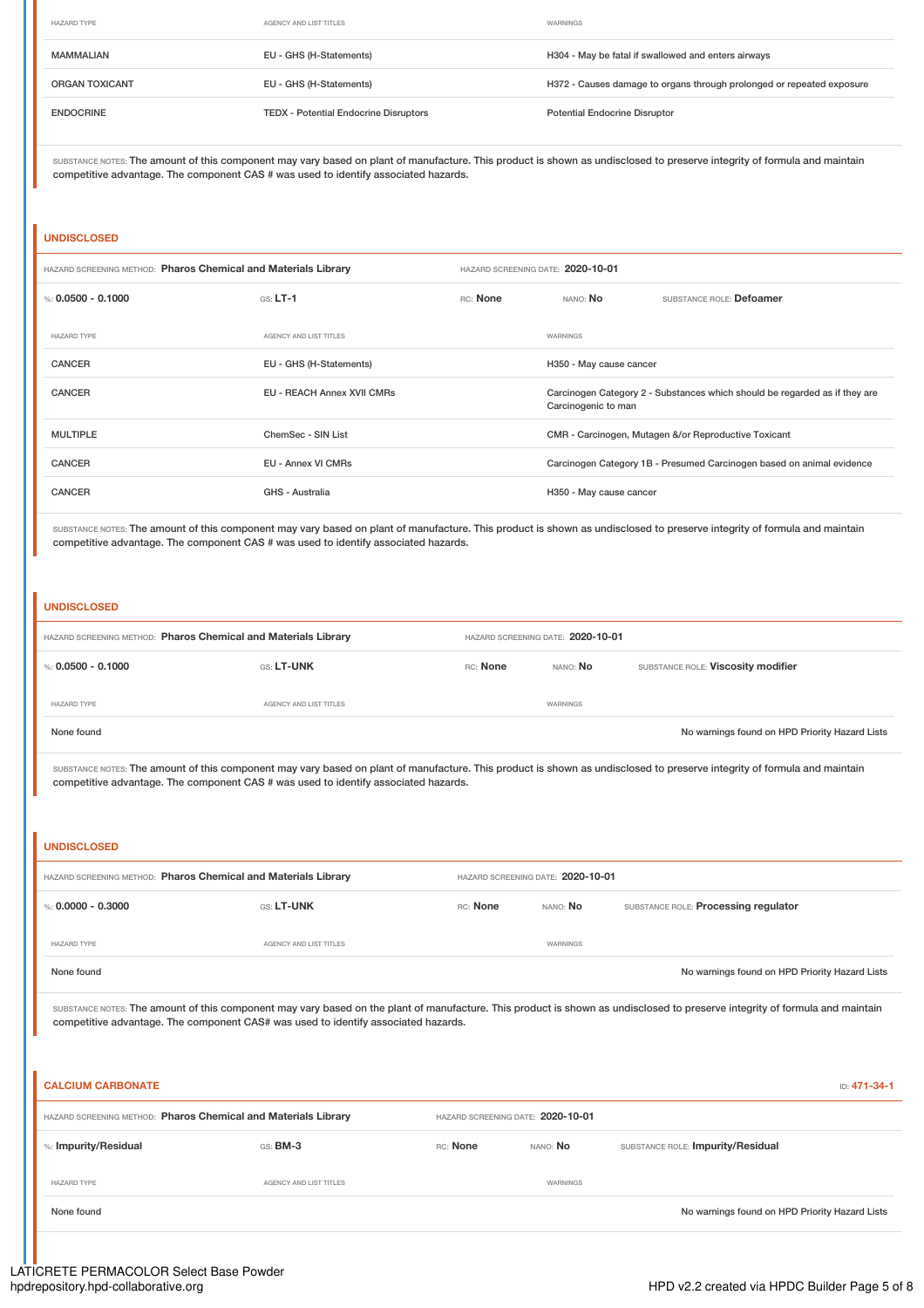SUBSTANCE NOTES: This substance is an impurity or residual. This impurity/residual may or may not be present based on the source of the raw material and, if present, may or may not be greater than 100 ppm.

| <b>LIMESTONE; CALCIUM CARBONATE</b><br>ID: 1317-65-3           |                        |                                   |                 |                                                |
|----------------------------------------------------------------|------------------------|-----------------------------------|-----------------|------------------------------------------------|
| HAZARD SCREENING METHOD: Pharos Chemical and Materials Library |                        | HAZARD SCREENING DATE: 2020-10-01 |                 |                                                |
| %: Impurity/Residual                                           | GS: LT-UNK             | RC: None                          | NANO: <b>No</b> | SUBSTANCE ROLE: Impurity/Residual              |
| <b>HAZARD TYPE</b>                                             | AGENCY AND LIST TITLES |                                   | WARNINGS        |                                                |
| None found                                                     |                        |                                   |                 | No warnings found on HPD Priority Hazard Lists |

SUBSTANCE NOTES: This substance is an impurity or residual. This impurity/residual may or may not be present based on the source of the raw material and, if present, may or may not be greater than 100 ppm.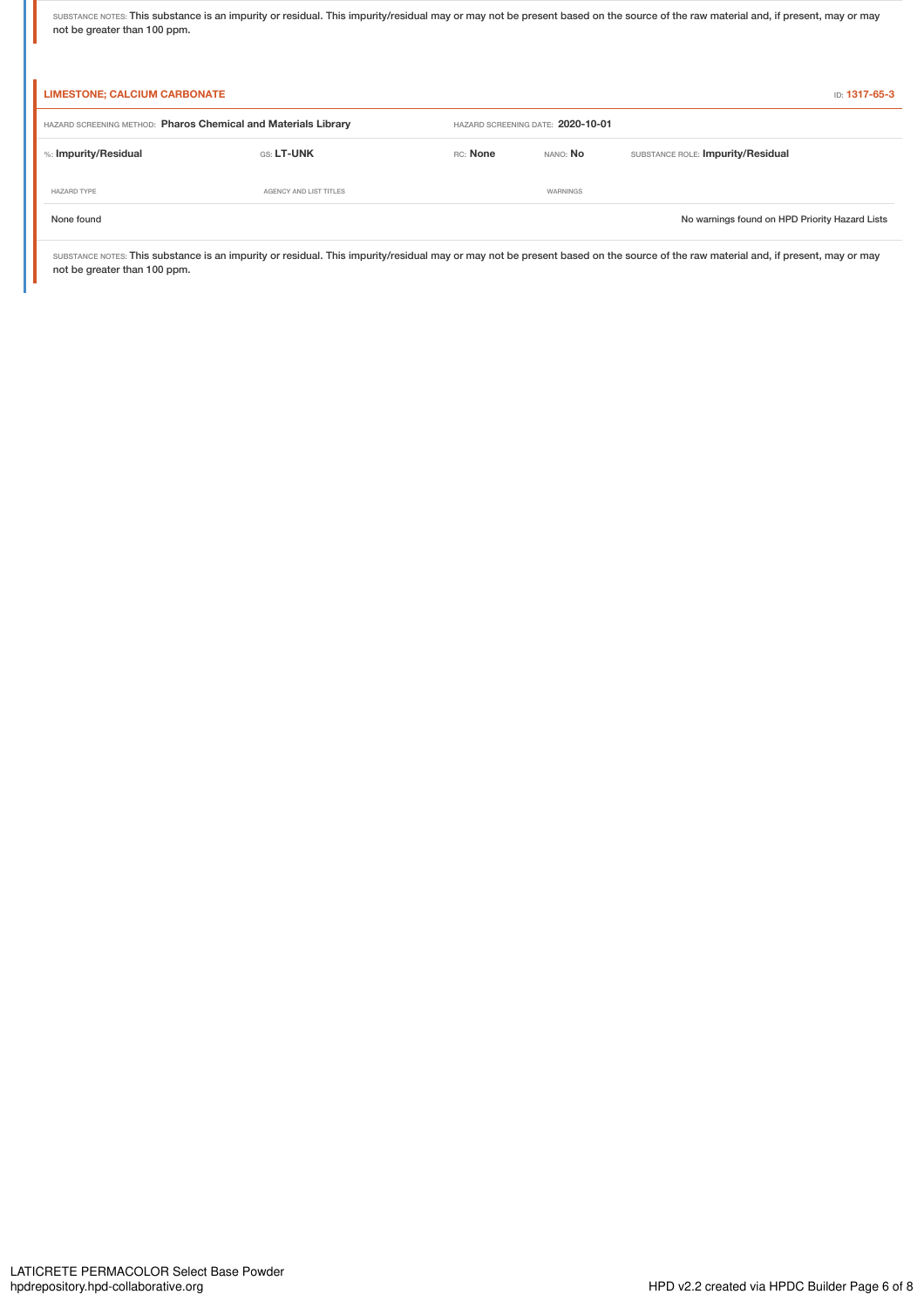This section lists applicable certification and standards compliance information for VOC emissions and VOC content. Other types of health or environmental performance *testing or certifications completed for the product may be provided.*

| <b>VOC EMISSIONS</b>                                                                                                                                                                                                                                                                                                                                                                                                                               | <b>UL GreenGuard Gold (PERMACOLOR Select)</b> |                                |                                                                                         |  |  |
|----------------------------------------------------------------------------------------------------------------------------------------------------------------------------------------------------------------------------------------------------------------------------------------------------------------------------------------------------------------------------------------------------------------------------------------------------|-----------------------------------------------|--------------------------------|-----------------------------------------------------------------------------------------|--|--|
| CERTIFYING PARTY: Third Party<br>APPLICABLE FACILITIES: Applies to All Facilities.<br>CERTIFICATE URL:<br>http://certificates.ulenvironment.com/default.aspx?<br>id=65115&t=cs<br>CERTIFICATION AND COMPLIANCE NOTES: Meets LEED v4.1 Credit "Low Emitting Materials" Emissions and Content Requirements. This product was tested<br>in accordance with California Department of Public Health (CDPH) v1.2 in an office and classroom environment. | <b>ISSUE DATE: 2009-07-07</b>                 | EXPIRY DATE: 2021-07-09        | CERTIFIER OR LAB: UL Environment                                                        |  |  |
| <b>VOC CONTENT</b>                                                                                                                                                                                                                                                                                                                                                                                                                                 | TDS 251 "Low VOC LATICRETE® Products"         |                                |                                                                                         |  |  |
| CERTIFYING PARTY: Self-declared<br>APPLICABLE FACILITIES: Applies to all facilities.<br>CERTIFICATE URL: https://www.laticrete.com/~/media/support-<br>and-downloads/technical-datasheets/tds251.ashx?la=en<br>CERTIFICATION AND COMPLIANCE NOTES: Meets LEED v4.1 Credit "Low Emitting Materials" Emissions and Content Requirements.                                                                                                             | <b>ISSUE DATE: 2020-08-12</b>                 | <b>EXPIRY DATE:</b>            | CERTIFIER OR LAB: LATICRETE                                                             |  |  |
| <b>LCA</b>                                                                                                                                                                                                                                                                                                                                                                                                                                         | <b>Declaration</b>                            |                                | LATICRETE Grout for Tile Installation Product Specific (Type III) Environmental Product |  |  |
| CERTIFYING PARTY: Third Party<br>APPLICABLE FACILITIES: Applies to All Facilities in North America<br>CERTIFICATE URL: https://laticrete.com/~/media/environmental-<br>product-data-sheets/cement-grout-for-tile-and-stone-<br>installation.ashx?la=en                                                                                                                                                                                             | <b>ISSUE DATE: 2016-11-29</b>                 | <b>EXPIRY DATE: 2021-11-28</b> | CERTIFIER OR LAB: UL Environment                                                        |  |  |
| CERTIFICATION AND COMPLIANCE NOTES: Meets LEED v4.1 Credit "Building Product Disclosure and Optimization-Environmental Product Declarations"<br>requirements as a Product Specific (Type III) EPD.                                                                                                                                                                                                                                                 |                                               |                                |                                                                                         |  |  |

# **H** Section 4: Accessories

This section lists related products or materials that the manufacturer requires or recommends for installation (such as adhesives or fasteners), maintenance, cleaning, or operations. For information relating to the contents of these related products, refer to their applicable Health Product Declarations, if available.

#### **WATER AND LATICRETE PERMACOLOR SELECT COLOR KIT** HPD URL: **No HPD link provided**

CONDITION WHEN RECOMMENDED OR REQUIRED AND/OR OTHER NOTES:

LATICRETE PERMACOLOR Select Base Powder to be mixed with water in which the correct amount of LATICRETE PERMACOLOR Select Color Kit packets have been dissolved and following the mix ratio and directions as stated in the product data sheet.

# **Section 5: General Notes**

LATICRETE® PERMACOLOR® Select Grout meets the Living Building Challenge v4.0 requirement that the product does not contain any of the Red Listed Materials or Chemicals. Specifically, LATICRETE PERMACOLOR Select Grout does not contain the following: Antimicrobials (marketed with a health claim) •Alkylphenols and related compounds •Asbestos •Bisphenol A (BPA) and structural analogues •California Banned Solvents •Chlorinated Polymers, including Chlorinated polyethylene (CPE), Chlorinated Polyvinyl Chloride (CPVC), Chloroprene (neoprene monomer), Chlorosulfonated polyethylene (CSPE), Polyvinylidiene chloride (PVDC), and Polyvinyl Chloride (PVC) •Chlorobenzenes •Chlorofluorocarbons (CFCs) & Hydrochlorofluorocarbons (HCFCs) •Formaldehyde (added) • Monomeric, polymeric and organo-phosphate halogenated flame retardants (HFRs) •Organotin Compounds •Perfluorinated Compounds (PFCs) •Phthalates (orthophthalates) •Polychlorinated Biphenyls (PCBs) •Polycyclic Aromatic Hydrocarbons (PAH) •Short-Chain and Medium-Chain Chlorinated Paraffins •Toxic Heavy Metals - Arsenic, Cadmium, Chromium, Lead (added), and Mercury •Wood treatments containing Creosote, Arsenic or Pentachlorophenol. See Section 1 for Volatile Organic Compounds (VOC) (wet applied products) information.